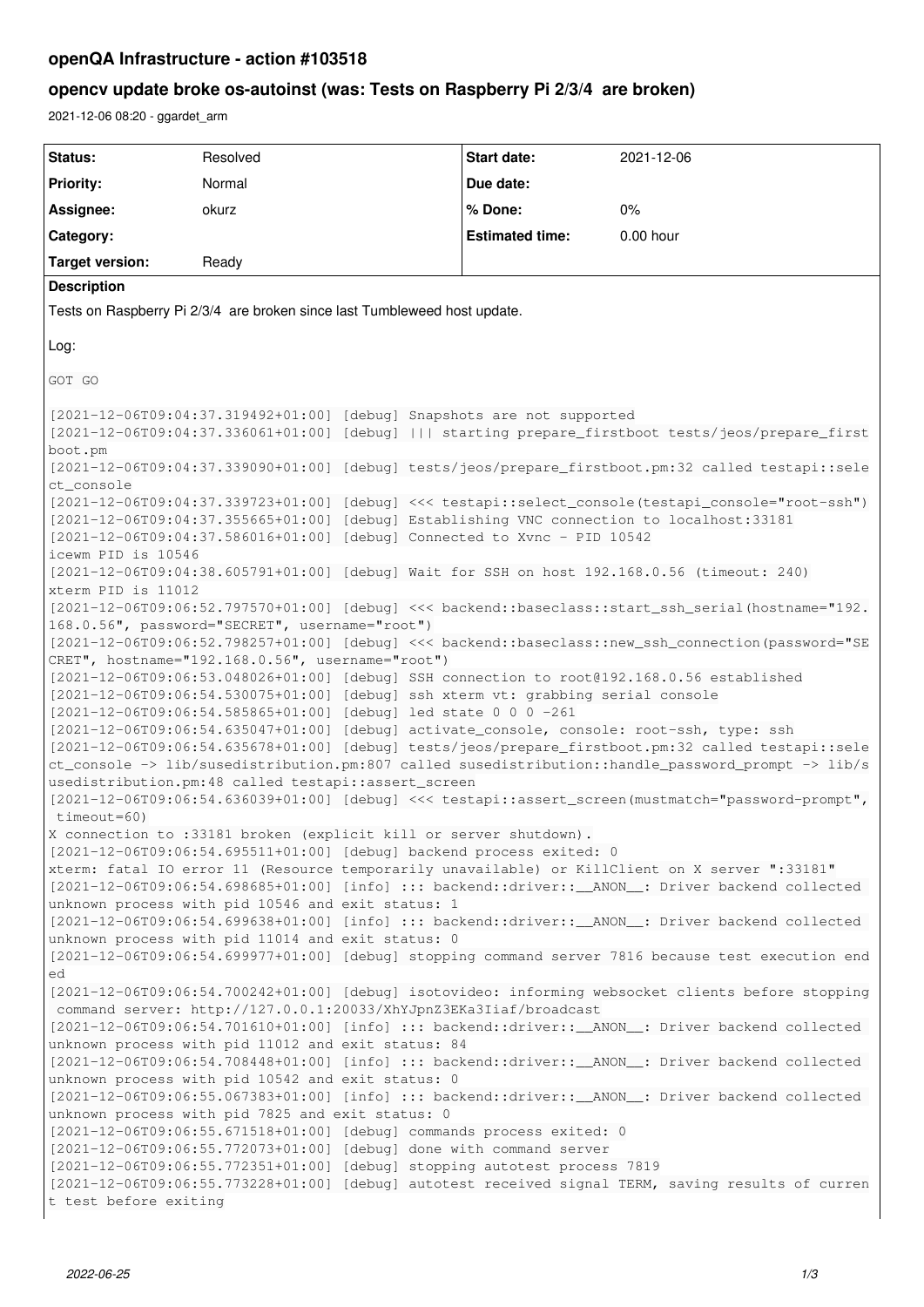```
[2021-12-06T09:06:55.783371+01:00] [debug] [autotest] process exited: 1
[2021-12-06T09:06:55.883881+01:00] [debug] done with autotest process
[2021-12-06T09:06:55.884093+01:00] [debug] isotovideo failed
[2021-12-06T09:06:55.885336+01:00] [debug] stopping backend process 7820
[2021-12-06T09:06:55.885547+01:00] [debug] done with backend process
7812: EXIT 1
[2021-12-06T09:06:56.026552+01:00] [info] Isotovideo exit status: 1
[2021-12-06T09:06:56.160740+01:00] [info] +++ worker notes +++
[2021-12-06T09:06:56.161131+01:00] [info] End time: 2021-12-06 08:06:56
[2021-12-06T09:06:56.161325+01:00] [info] Result: died
```
See:<https://openqa.opensuse.org/tests/2072487>

#### **History**

- **#1 2021-12-06 08:51 okurz**
- *Status changed from New to Feedback*
- *Assignee set to okurz*
- *Target version set to Ready*

Could be related to <https://github.com/os-autoinst/os-autoinst/pull/1868>but I don't see any obvious error message.

The first bad job in this scenario in https://openga.opensuse.org/tests/2069354/logfile?filename=autoinst-log.txt shows "Current version is 4.6.1638454781.7b07525b [interface v24]", last good<https://openqa.opensuse.org/tests/2066263/logfile?filename=autoinst-log.txt>has" Current version is 4.6.1638007345.ae6eed2a [interface v24]" . <https://github.com/os-autoinst/os-autoinst/compare/ae6eed2a...7b07525b> shows 15 commits. I suspect that either <https://github.com/os-autoinst/os-autoinst/commit/68625004e128b5565353fcbf5ff366bb271ebb74> or <https://github.com/os-autoinst/os-autoinst/commit/b1bfd883c185034f1c48385636ba8cef9bb17f24>cause problems here. Could you try to go back to an os-autoinst version before the mentioned pull request? As an alternative you might be able to give me access?

### **#2 - 2021-12-06 09:04 - ggardet\_arm**

Trying with os-autoinst from aarch64 Tumbleweed OSS repo: 4.6.1638289529.0a3f5b98-1.1 at<https://openqa.opensuse.org/tests/2072532>

#### **#3 - 2021-12-06 09:16 - ggardet\_arm**

#### ggardet arm wrote:

Trying with os-autoinst from aarch64 Tumbleweed OSS repo: 4.6.1638289529.0a3f5b98-1.1 at <https://openqa.opensuse.org/tests/2072532>

This version indeed works! What do you want I try to debug this further?

# **#4 - 2021-12-06 11:25 - okurz**

- I wonder why we don't see error messages that point to the real problem. I would expect something like perl warnings like "Too many arguments for subroutine \$foo" or similar. You might be able to see more when running tests on that machine manually with isotovideo. Could you put the vars.json file of one job, e.g. <https://openqa.opensuse.org/tests/2072487>into a local directory on that worker host, provide assets there locally e.g. symlink "openSUSE-Tumbleweed-ARM-JeOS-raspberrypi2.armv7l-2021.12.02-Snapshot20211202.raw.xz" from the worker cache into /tmp and run isotovideo from that directory. Then you might see more.
- Do you know which consoles are being used? Only some files have been changed in <https://github.com/os-autoinst/os-autoinst/commit/b1bfd883c185034f1c48385636ba8cef9bb17f24>
- As the changes done in the mentioned commits are only perl code changes you can try to manually patch changes and bisect this way

# **#5 - 2021-12-08 09:08 - ggardet\_arm**

<https://build.opensuse.org/package/show/devel:openQA/os-autoinst> shows errors :

```
141s] The following tests FAILED:
[ 141s] 3 - test-perl-testsuite (Failed)
```
# Maybe related?

#### With latest openCV, we now hit the following error:

```
[2021-12-08T10:00:42.317288+01:00] [debug] tests/jeos/prepare_firstboot.pm:32 called testapi::select_console -
> lib/susedistribution.pm:807 called susedistribution::handle_password_prompt -> lib/susedistribution.pm:48 ca
lled testapi::assert_screen
[2021-12-08T10:00:42.317662+01:00] [debug] <<< testapi::assert_screen(mustmatch="password-prompt", timeout=60)
```